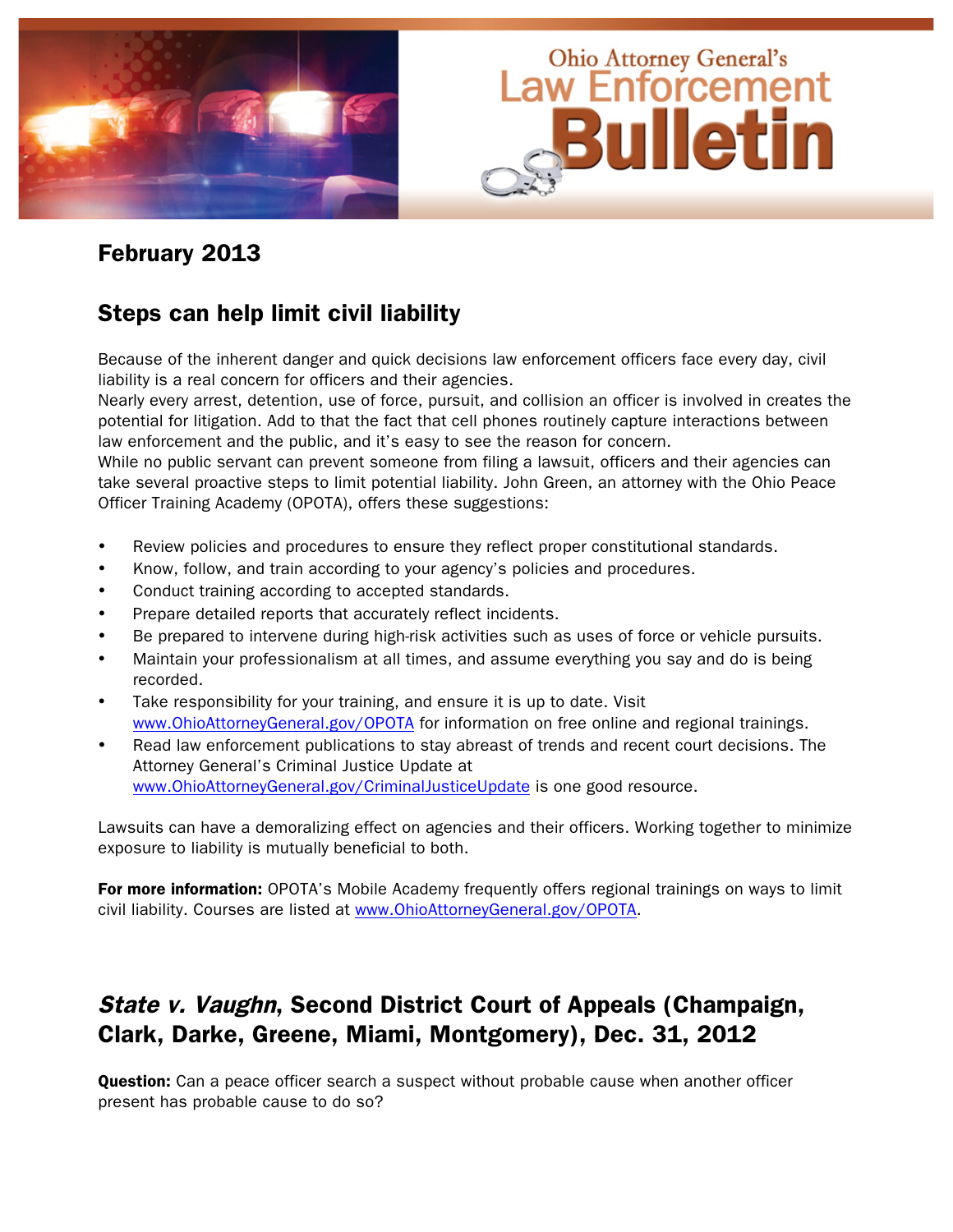**Quick Answer:** No, unless the officer with probable cause ordered the search or communicated his knowledge to the searching officer.

**Facts:** Police received an anonymous tip that suspect Latasha Vaughn was selling drugs in her home, so an officer drove to Vaughn's home. The officer knew drugs were prevalent in Vaughn's neighborhood, and he had arrested others for drug possession after they had left Vaughn's house. He watched as a car pulled up to the house and honked three times. Vaughn and another woman came outside, got into the car, and it drove away. The officer followed the vehicle and made a traffic stop. A second officer arrived and assisted in making the stop. The officers based the stop on a city ordinance that prohibits honking a car horn for any reason other than to warn of danger.

The first officer asked Vaughn for an ID while the second officer spoke with the driver. Noticing a wad of money in Vaughn's sweatshirt pocket, the first officer asked Vaughn to step out of the car. He watched Vaughn press her hand against her shirt pocket as she stepped out of the vehicle, concealing the wad of money. The first officer alerted the second officer about the wad of money. Vaughn heard this and pulled out the money, showing both officers that it was 11 one-dollar bills rolled up together. The second officer then saw a plastic sandwich bag, knotted at the top, sticking out of her shirt pocket. He knew that drugs often are packaged in plastic bags, so he asked her about it. Vaughn told the second officer that the bag was nothing, and she started to go for her shirt pocket again. The second officer grabbed Vaughn's hand and reached into her pocket to grab the bag, which contained crack cocaine. She was arrested and later filed a motion to suppress based on an unreasonable search.

Why this case is important: The court held that, from looking at the totality of the circumstances, the second officer had no probable cause to believe that the bag in Vaughn's sweatshirt pocket contained drugs. It was the first officer who knew about several tips that Vaughn sold drugs and that drugs were common in the neighborhood. The first officer also had arrested individuals for drug possession after they had left Vaughn's home. But there was no evidence that the second officer knew this information.

The second officer knew he was responding to a call of suspicious drug activity, knew about Vaughn's wad of money, and saw the plastic bag, but the court determined that those facts didn't support probable cause that the bag contained drugs. Because the first officer never communicated his knowledge to the second officer or ordered the second officer to remove the bag from Vaughn's pocket, the second officer's actions weren't supported by probable cause.

The second officer also wasn't justified in reaching into Vaughn's pocket on the basis of officer safety, based on these facts, because Vaughn had already reached into her pocket once to retrieve the money, and the officer didn't initiate a pat-down at that time.

Keep in mind: It's important to communicate with other officers when responding to dispatch calls, when practical, because another officer may have information you need to secure probable cause to search. However, don't forget that probable cause may be assumed between law enforcement officers when one peace officer has probable cause but orders another officer to conduct a search.

Visit the [Second District Court of Appeals](http://www.supremecourt.ohio.gov/rod/docs/pdf/2/2012/2012-ohio-6227.pdf) website to view the entire opinion.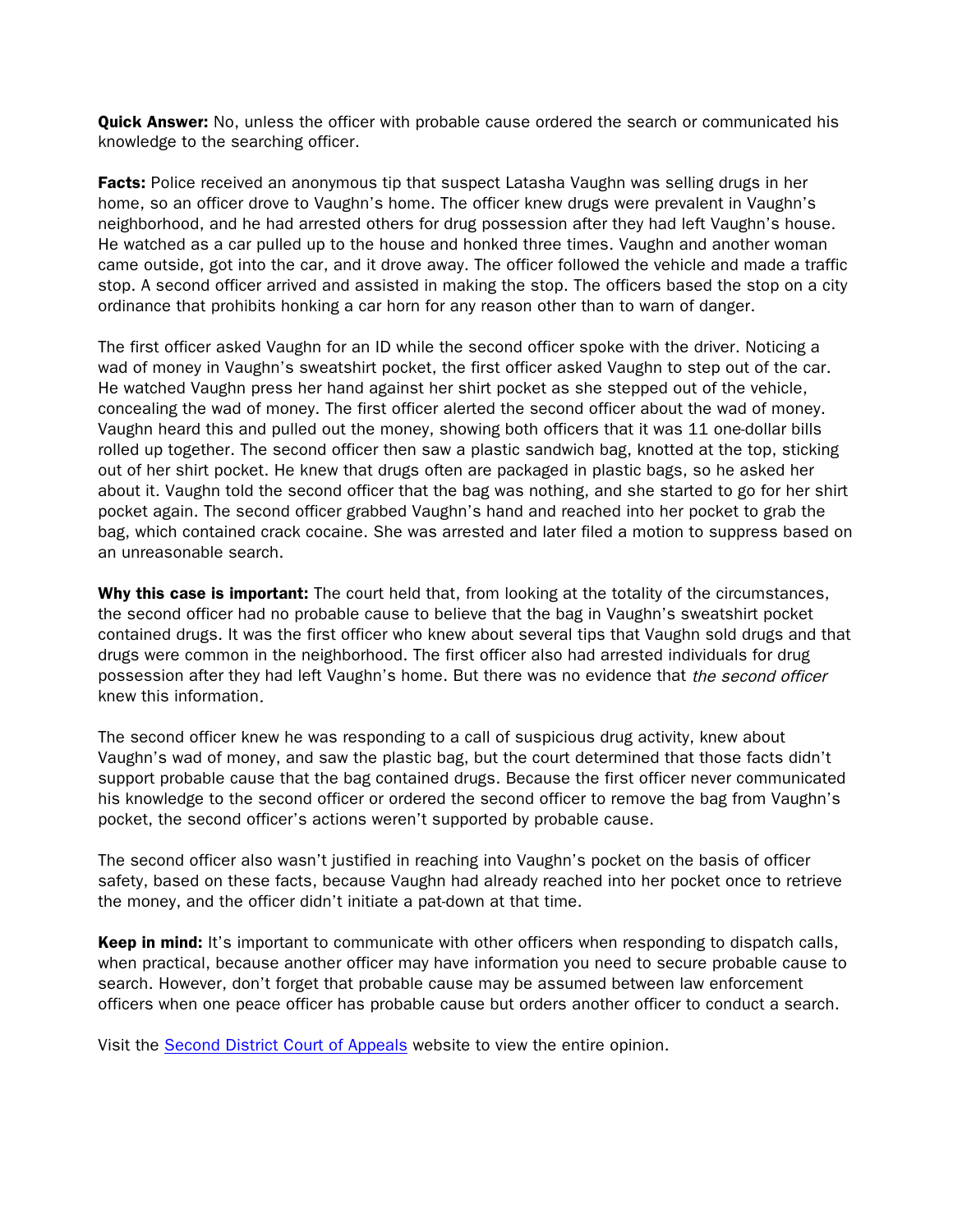# State v. Leet, Second District Court of Appeals (Champaign, Clark, Darke, Greene, Miami, Montgomery), Dec. 28, 2012

**Question:** If a suspect waives his *Miranda* rights during an interrogation, can law enforcement use his incriminating statements against him up to the point that he requests an attorney?

**Quick Answer:** Yes, unless the suspect demonstrates that he never understood his rights in the first place.

**Facts:** After executing a search warrant for Gregory Leet's house and vehicle, police took Leet to the police station for questioning on two recent homicides. The investigating detective read Leet his Miranda rights before questioning him, and Leet waived each of those rights orally. The detective then began taping the interrogation.

At one point during questioning, Leet requested that his rights again be read to him. The detective again went over each right, but when he explained that Leet had a right to an attorney, Leet asked, "You can have a lawyer with you during the questioning?" And after again reading the waiver portion of the *Miranda* form, he stated, "I do want a lawyer . . . if I can have one during questioning." Leet acknowledged that, even though he signed the Miranda waiver form before the interrogation began, he didn't know he was allowed to have an attorney present while being questioned. He then requested an attorney, if one was available.

The detective told Leet that he could provide an attorney "at a later date." Leet asked if the detective could use all the statements Leet made before requesting an attorney against him in court. The detective explained that the statements would be used and that Leet's statements were recorded, so Leet then told the detective, "Guess I'll talk." Leet later filed a motion to suppress all his statements.

Why this case is important: The court held that Leet's statements should be suppressed. A suspect can waive his *Miranda* rights, but his waiver must be made with full awareness to both the nature of the right he is giving up and the consequences of giving up that right. And courts look to the totality of the circumstances to see if the suspect's waiver was voluntary, including the suspect's age, mentality, and criminal history as well as the circumstances surrounding the interrogation. Here, Leet's responses to the detective show that he didn't understand he had a right to counsel during his interrogation. Then Leet twice requested counsel, which demonstrates that he probably didn't understand that right when he first waived it. Once he understood, he unequivocally requested counsel. And Leet didn't successfully waive his rights when he later told the detective, "Guess I'll talk." The detective used a tactic of telling Leet that he wouldn't get an attorney until "a later date" as an attempt to continue the interrogation. Therefore, all of Leet's statements were suppressed.

Keep in mind: If during an interrogation a suspect later shows that he may not have understood his Miranda rights, you probably should review those rights with him again to make sure you have obtained a valid waiver from him. Otherwise, any incriminating statements likely will be suppressed.

Visit the [Second District Court of Appeals](http://www.supremecourt.ohio.gov/rod/docs/pdf/2/2012/2012-ohio-6186.pdf) website to view the entire opinion.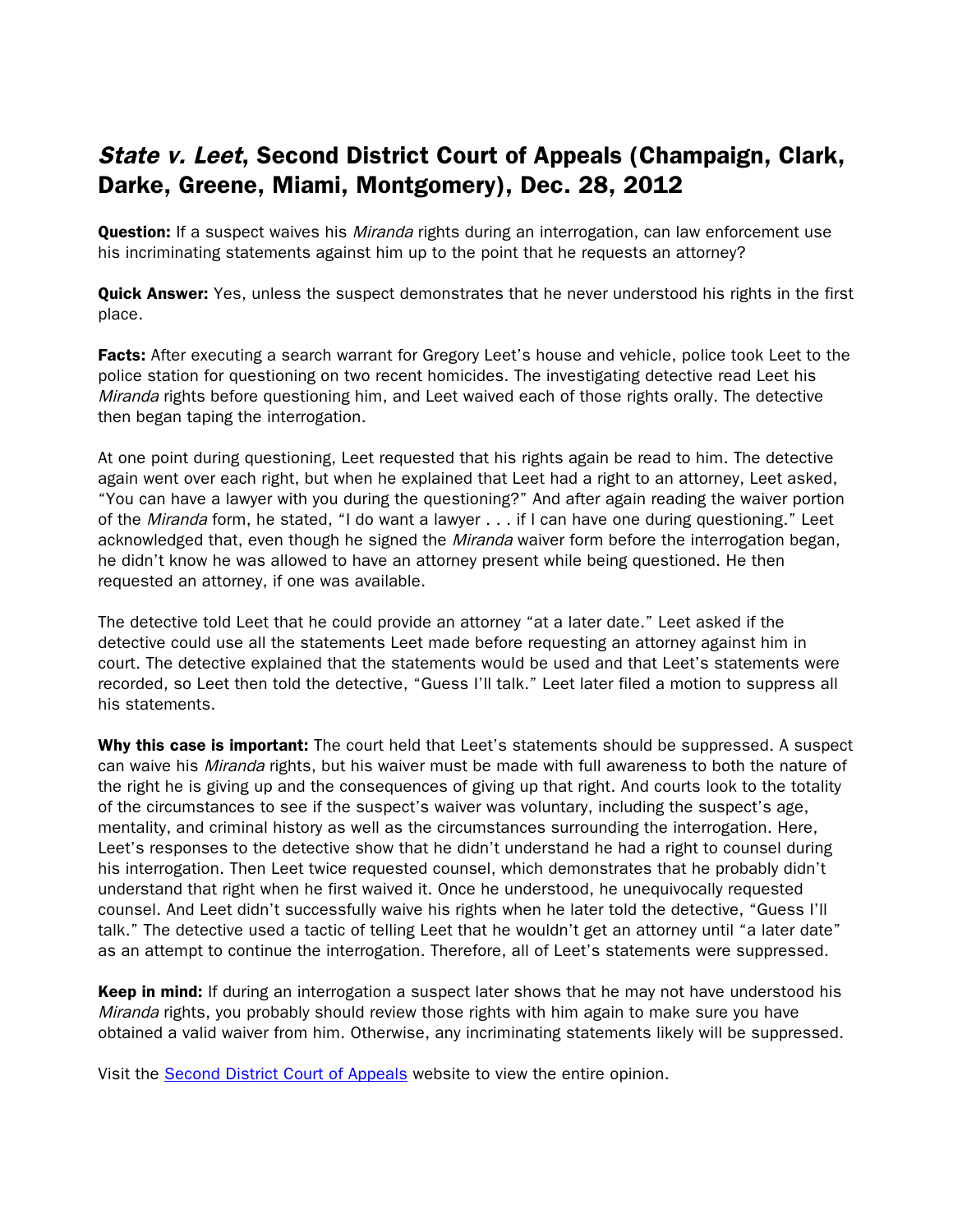## State v. Miller, Fifth District Court of Appeals (Ashland, Coshocton, Delaware, Fairfield, Guernsey, Holmes, Knox, Licking, Morgan, Morrow, Muskingum, Perry, Richland, Stark, Tuscarawas), Dec. 26, 2012

**Question:** Can a peace officer make a traffic stop if the officer hears the suspect revving his car engine at a stop light and then believes the car is speeding based on a visual estimation?

**Quick Answer:** No, these are not specific, articulable facts that criminal activity is afoot.

**Facts:** While responding to another call, two police officers heard someone revving a car engine while waiting at a stop light a block away. The officers believed the driver revved the engine for two seconds. One of the officers walked into the roadway as the car drove toward him. The officer visually estimated that the car was traveling slightly over the speed limit, so he signaled for the car to pull over. When the officer approached the vehicle, the car's driver, Anita Miller, told the officer she didn't have a license with her. At that point, the second officer walked over to speak with Miller, and based on the interaction with that officer, Miller was arrested for OVI. She filed a motion to suppress based on no reasonable suspicion for the stop.

Why this case is important: The court suppressed the evidence of OVI because revving the engine of a vehicle by itself isn't "suspicious activity" that would justify stopping the vehicle. And because Ohio law prohibits officers from charging a suspect for low-level speeding based only on a visual estimation of the suspect's speed, officers may not use their estimations to make a traffic stop.

**Keep in mind:** In most cases, visual speed estimation is no more than a hunch that criminal activity may be occurring. Even though you may think something is "off" with a driver's behavior, such as revving the engine and appearing to drive slightly above the speed limit, these behaviors don't give you reasonable suspicion to stop the vehicle. However, these peculiar behaviors should flag you to take notice of the car and perhaps further investigate to get the reasonable suspicion needed for a lawful traffic stop.

Visit the **Fifth District Court of Appeals** website to view the entire opinion.

### State v. Price, Sixth District Court of Appeals (Erie, Fulton, Huron, Lucas, Ottawa, Sandusky, Williams, and Wood), Jan. 18, 2013

**Questions:** (1) May a peace officer search a car incident to arrest even though the recent occupants of the car are handcuffed and sitting in the back of the officer's vehicle? (2) May the officer search the trunk of the car without a warrant even though the officer could secure the car and go get a warrant?

Quick Answers: (1) Yes, but only if the officer has reason to believe that the car contains evidence relevant to the arrested occupants' crimes. (2) Yes, if the officer has probable cause to believe that the trunk contains evidence of a crime, the automobile exception permits a warrantless search.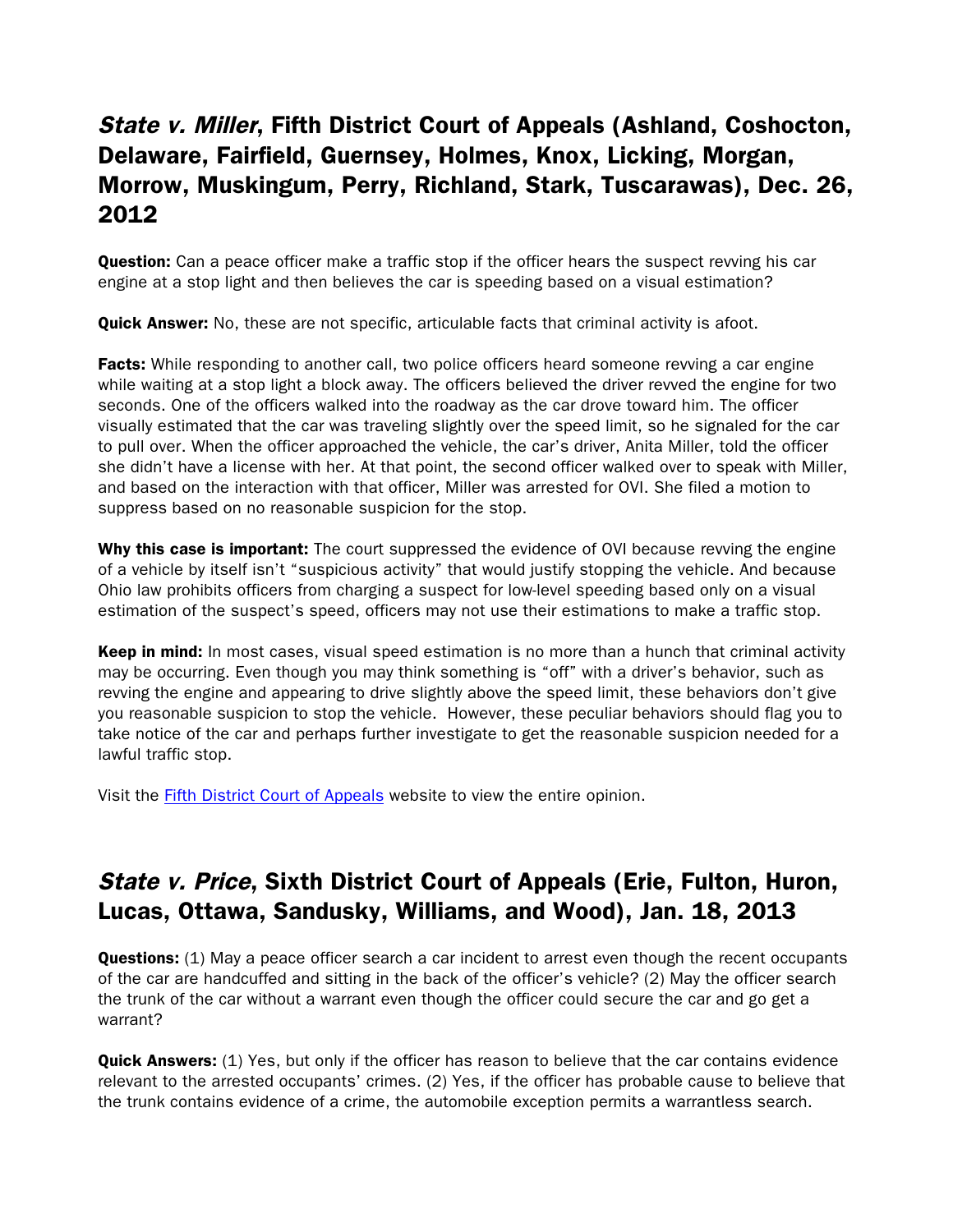**Facts:** A police officer stopped a vehicle for speeding. The driver didn't have his license, but gave the officer his social security number and date of birth. The officer believed the driver had an outstanding warrant, so he asked him to get out of the car. The officer handcuffed and patted down the driver, finding \$1,175 in cash. He also noticed that the driver and the vehicle smelled like burned marijuana, and the driver's breath smelled of alcohol. The officer had the driver perform field sobriety tests and arrested him for OVI, placing him in the back of the patrol car. The officer asked the passenger, Lawrence Price, if he had permission to drive the car, and Price answered that he did. However, the officer learned that the car wasn't registered to either the driver or Price, so he asked Price to step out of the vehicle.

The officer quickly patted down Price and found no weapons. Price was acting very nervous and fidgety, though, so the officer asked Price if he had anything illegal on him. Price replied, "Well, I'll empty out my pockets." He began removing items from his pants pockets, including a cellophane plastic wrapper. The officer knew that cellophane wrappers were a common way to carry drugs, so he asked Price what it was. Price told him, "That's nothing, that's a piece that I didn't smoke earlier" and reached for the wrapper. The officer stopped Price and arrested him for suspicion of having drugs. The officer then searched the vehicle and found a small bag of marijuana. He also searched the trunk, which had a strong odor of raw marijuana. The officer found digital scales and a black bag. He felt the outside of the bag and believed some type of vegetative matter was inside. The officer called to have the vehicle impounded and again searched the passenger compartment. Price moved to suppress the evidence from the officer's search.

Why this case is important: The court held that the officer's search of the passenger compartment and trunk was constitutional. For a search incident to a lawful arrest, law enforcement may search the passenger compartment of a suspect's vehicle when it is reasonable to believe that the vehicle contains evidence of the arresting offense. Here, the officer smelled burned marijuana, the driver had a large amount of money in his pocket, and Price insinuated that the cellophane from his pocket involved drugs. These facts gave the officer probable cause to search the vehicle incident to Price's arrest.

The search of the trunk was justified under the automobile exception. If an officer has formed probable cause to believe that a crime has been committed, a vehicle may be searched without a warrant because (1) a vehicle is mobile, which creates a potential exigency that makes it difficult to obtain a search warrant, and (2) a there is a lessened expectation of privacy of a vehicle because it is frequently exposed to the public. In this case, when searching the passenger compartment of the car, the officer found a small amount of marijuana and noticed a strong smell of marijuana coming from an empty bag inside the car. This evidence gave the officer probable cause to search the trunk. There was no need to get a warrant even though it was possible for the officer to secure the car and obtain a warrant because the automobile exception doesn't have an exigency requirement that must be met.

**Keep in mind:** The evidence you discover from exercising one warrant exception may provide you with the probable cause to exercise another exception.

Visit the [Sixth District Court of Appeals](http://www.supremecourt.ohio.gov/rod/docs/pdf/6/2013/2013-ohio-130.pdf) website to view the entire opinion.